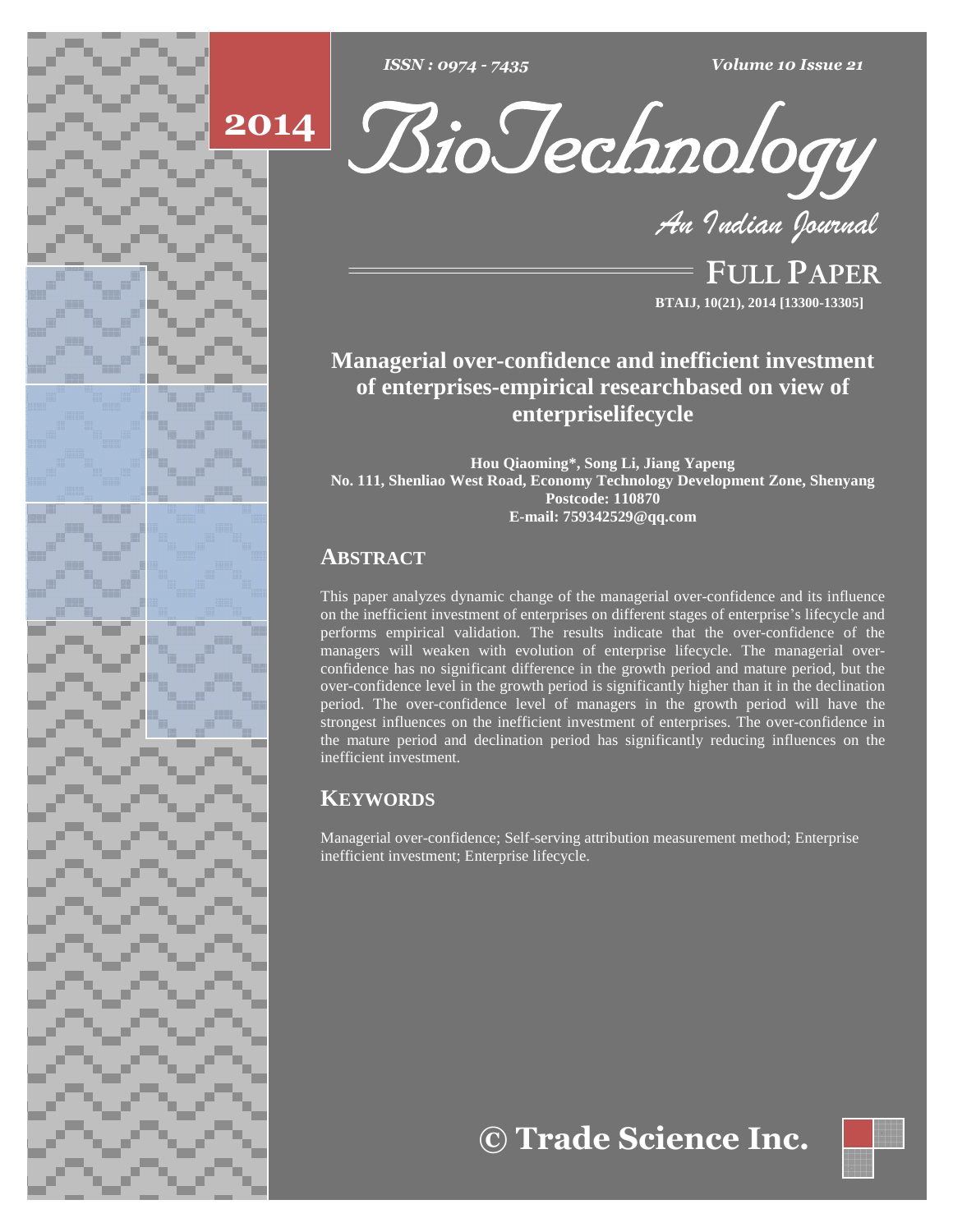## **INTRODUCTION**

Domestic and foreign scholars have been dedicated to research on explanation and solution of enterprise's inefficient investment for a long period. Modigliani and Miller (1958)<sup>[1]</sup> proposed classical MM theory, but it is too far from the reality.<br>Later, some scholars relaxed the hypothesis and studied influence of information asymmetry, Later, some scholars relaxed the hypothesis and studied influence of information asymmetry, agency and financing constraint<br>on enterprise's inefficient investment. After 1980, with emerging of finance theory on company beh (Heaton **[2]**, 2002).

So far, most Domestic and foreign scholars study influences of the managerial over-confidence on inefficient investment of enterprises from static view and do notconsider change of the managerial over-confidence and difference of its influence on the inefficient investment, so this paper measures the managerial over-confidence of the listed companies on the<br>share A market to check if the managerial over-confidence level significantly changes on differe share A market to check if the managerial over-confidence level significantly changes on different stages of the enterprise share A market to check if the managerial over-confidence level significantly changes on different stages of the enterprise<br>lifecycle and analyze the reasons and next dynamically analyzes influence of managerial over-confi lifecycle and analyze the reasons and next dynamically analyzes influence of managerial over-confidence on enterprise's inefficient investment from the view of enterprise's lifecycle. The main contributions are described a law of the managerial over-confidence. (2) Study and validate the differences of the influences of managerial over-confidence and validate differences of managerial over-confidence on different stages of the enterprise's lifecycle and reflect the change law of the managerial over-confidence. (2) Study and validate the differences of the influence

#### **THEORY ANALYSIS AND RESEARCH ASSUMPTIONS**

#### **Managerial over-confidence and enterpriseí<sup>s</sup> inefficient investment**

Roll (1986) **[3]**first proposed Hubrishypothesis and indicated that the managerial over-confidence will over-evaluate the revenue of the purchased enterprises and lead to excessive expansion and purchase, but the actual payment is far over the revenue. Malmendier and Tate (2005a)<sup>[4]</sup>found that over-confident CEO is more sensitive to the investment cash flow. Hao Ying (2005) **[5]** first studied the empirical data of the listed companies in China and found that the over-confident managers are prone to excessive investment and the confidence of managers is positively correlated to the sensitivity of free cash flow Ying  $(2005)^{[5]}$  first studied the empirical data of the listed companies in China and found that the over-confident managers are prone to excessive investment and the confidence of managers is positively correlated to t

Enterprise lifecycle and managerial over-confidence

As an American managerialist, Ichak. Madith **[8]** first completely and systematically stated the enterprise lifecycle theory in 1989 and divided the enterprise lifecycle into 3 stages and 10 periods. The domestic scholars simplify the enterprise lifecycle as start-up stage, growth stage, mature stage and declination stage.

To study dynamic change of the managerial over-confidence on different stages of enterprise lifecycle, we can discover the influence factors of this psychological bias based on meaning of the over-confidence. The over-confidence is a bias due to insufficient understanding of people on self-capabilities and knowledge scope (Shefrin, 2001)<sup>[9]</sup>. The persons with overconfidence psychological bias are excessively optimistic and confident to self-capabilities, knowledge and prediction in future, so it indicates that two factors affect the over-confidence psychological bias. The first factor is the past work experiences of managers. Generally the managers have egocentric attitude to the past work experiences, so it will easily lead to over-confidence. The second factor is adequacy of prediction basis and certainty of results. If the feasibility of the investment projects or the basis for enterprise performance prediction is not adequate and the determined results are fuzzy and uncertain, the managers will have over-confident psychological bias. On the contrary, the prediction basis is adequate<br>and the determination results are clear, the managers will not be over-confident. In addition, the and the determination results are clear, the managers will not be over-confident. In addition, the research from scholars evolve form irrational state to rational state. Indicates that managers will correct over-confidence psychological bias via learning and make the manager's psychology<br>evolve form irrational state to rational state.<br>The manager's past experiences, determination for furth

on different stages of the enterprise lifecycle, so the managerial over-confidence will change with the enterprise lifecycle.<br>On the growth stage, the professional managers are employed by enterprises due to proprietary ri On the growth stage, the professional managers are employed by enterprises due to proprietary right and management stage. The enterprises can flexibly adapt the future development and transition. The learning environment is not mature and opportunities are limited, so the managerial over-confidence is the strongest on this stage.

On the maturity stage, the enterprises have more mature products and services, more stable market and enhanced organization integrity. The enterprises can also adapt the future development and transition. The manager's learning environment is perfect in a long period and the learning opportunities are plentiful, so the past experiences make managers enhance self-confidence on the maturity stage. The future expectation has uncertain influences on the managerial over confidence and learning weakens the managerial over-confidence.

On the declination stage, the enterprise will decline and the manager's control capability will weaken, so most enterprises can notadapt the future development and transition. The learning environment is the most mature. The managers will strengthen learning to find the way in future due to current situations. The learning can better correct over-confidence, so the managerial over-confidence is the weakest on the declination stage.

Based on the above analysis, this paper proposes the second hypothesis.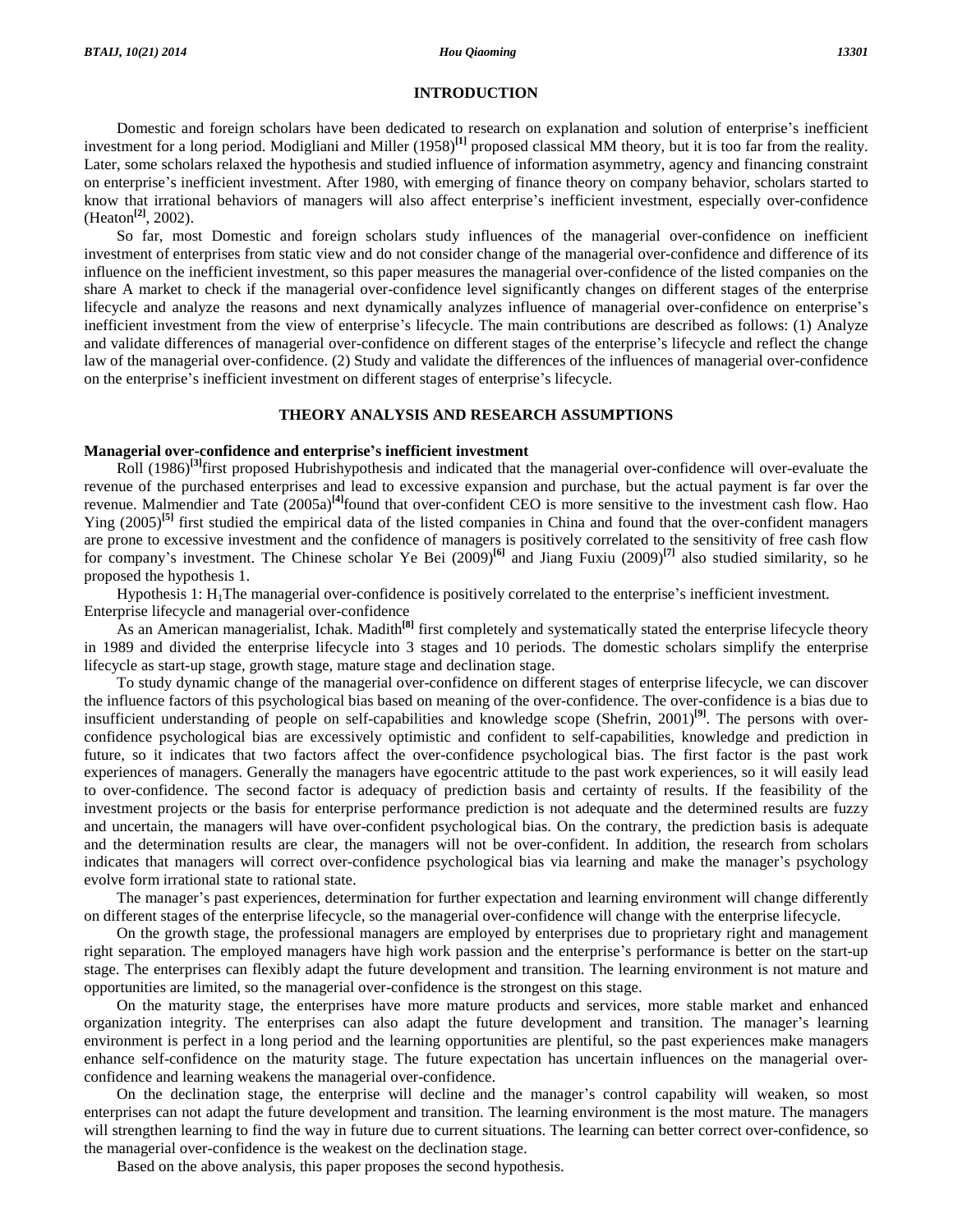Hypothesis 2: H2When the enterprises are on different stages of the lifecycle, the managerial over-confidence level will have significant differences.

 $H<sub>2a</sub>$ : The managerial over-confidence is the strongest in the growth period.

 $H<sub>2b</sub>$ : The managerial over-confidence is the weakest in the declination period.

 $H_{2c}$ : Compared to the declination period, the managerial over-confidence in the maturity period approximates more to it in the growth period.

### **Enterprise lifecycle, managerial over-confidence and enterpriseí<sup>s</sup> inefficient investment**

The existing references, which study inefficient investment from the view of the enterprise lifecycle, are limited. Cao Congyan  $(2012)^{[10]}$  studies the relation between free cash flow and inefficient investment from the view of enterprise The existing references, which study inefficient investment from the view of the enterprise lifecycle, are limited. Cao Congyan  $(2012)^{[10]}$  studies the relation between free cash flow and inefficient investment from the excessive investment with the enterprise lifecycle and validate governance effect of the corporate governance mechanism lifecycle. Li Yunhe and Li Zhan<br>excessive investment with the ent<br>with the enterprise's lifecycle.

Based on the above theoretical analysis, the managerial over-confidence level reaches the maximum in the growth with the enterprise's lifecycle.<br>Based on the above theoretical analysis, the managerial over-confidence level reaches the maximum in the growth<br>period. The manager's over-confidence level will have the strongest influence this stage. The over-confidence level reaches the minimum in the declination period and its influence on the enterprise inefficient investment will be significantly weakened. The managerial over-confidence level will be affected by history<br>experiences and learning in the maturity period and the change is unstable, so the influence of the ma experiences and learning in the maturity period and the change is unstable, so the influence of the managerial over period, so the following hypothesis are proposed for research: confidence level on the enterprise's inefficient investment has no significant differences on this stage compared to the growth period, so the following hypothesis are proposed for research:<br>Hypothesis 3: H<sub>3</sub>The manageria

investment in the growth period; Hypothesis 3:  $H_3$ The managerial over-confidence will have the strongest influences on the enterprise's inefficient timent in the growth period;<br>Hypothesis 4:  $H_4$  The managerial over-confidence will have the significan

inefficient investment in the declination period; Hypothesis 4:  $H_4$  The managerial over-confidence will have the significantly reduced influences on the enterprise's cient investment in the declination period;<br>Hypothesis 5:  $H_5$  The influences of the managerial over-c

change significantly in the maturity period compared to the growth period.

## **RESEARCH DESIGN**

## **Variant selection and definition**

#### **I. Explained variant**

**Variant selection and definition**<br> **I. Explained variant**<br>
The enterprise's inefficient investment (Ine\_Inv) is measured by using the regressive residual by referring to Richardson<br>
(2006) model. If the residual is posit (2006) model. If the residual is positive, it indicates excessive investment. if the residual is negative, it indicates insufficient ௧investment and is measured by the absolute value. The model (1) is shown as follows: enterprise's inefficient investment (Ine\_Inv) is measured by using the regressive residual by referring to R (5) model. If the residual is positive, it indicates excessive investment. if the residual is negative, it indic (2006) model. If the residual is positive, it indicates excessive investment. if the residual is negative, it indicates insufinvestment and is measured by the absolute value. The model (1) is shown as follows:<br>  $Inv_t = \alpha_0 + \$ 

### **II. Explaining variant**

## **A. Over-confidence variant**

Hou Qiaoming (2015)<sup>[12]</sup> measures the managerial over-confidence by using the self-serving attribution measurement method. IP indicates the positive performance internal attribution, EP indicates the positive performance external attribution,<br>IN indicates the negative performance internal attribution, EN indicates the negative performa IN indicates the negative performance internal attribution, EN indicates the negative performance external attribution, and

## **B. Identification of enterprise lifecycle**

entification of enterprise lifecycle<br>Cao Yu (2010)<sup>[13]</sup> identifies the enterprise's lifecycle by using the negative and positive combination of the cash flow. The combination type of the cash flow is shown as the TABLE 1. The listed companies have passed start-up period, so Cao Yu (2010)<sup>[13]</sup> identifies the enterprise's lifecycle by using the negative and positive combination of the cash flow.<br>The combination type of the cash flow is shown as the TABLE 1. The listed companies have passed sta declination period.

|                        | Start-up<br>period | Growth<br>period | <b>Maturity</b><br>period | <b>Declination period</b> |                    |      |        |                    |
|------------------------|--------------------|------------------|---------------------------|---------------------------|--------------------|------|--------|--------------------|
|                        |                    |                  |                           |                           | Elimination period |      |        | Declination period |
| Operating cash<br>flow |                    |                  | $^{+}$                    | $\overline{\phantom{a}}$  | $^+$               | $^+$ |        |                    |
| Investing cash<br>flow |                    |                  | $\overline{\phantom{a}}$  | $\sim$                    | $^{+}$             | $^+$ | $^{+}$ | $^+$               |
| Financing cash<br>flow |                    |                  | $\overline{\phantom{a}}$  | $\overline{\phantom{a}}$  | $^{+}$             |      | $^+$   | -                  |

**TABLE 1: Cash flow combination on different enterpriseí<sup>s</sup> lifecycle stages**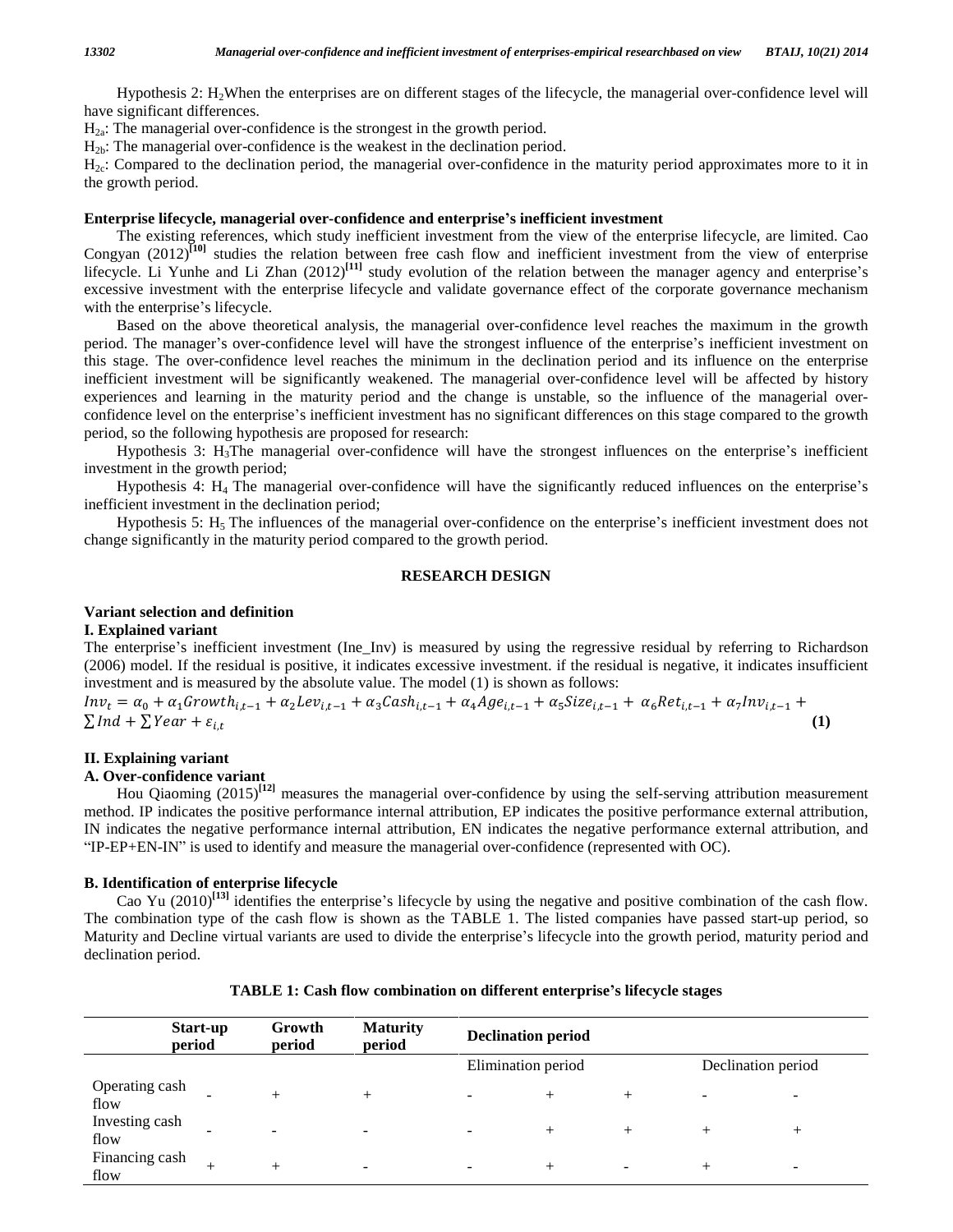## **C. Control variants**

The selected control variants are shown as the TABLE 2 according to research from related scholars:

|                      | <b>Variant</b><br>symbol | Variant name                      | <b>Variant definition</b>                                                                                                                                                                                                    |  |  |
|----------------------|--------------------------|-----------------------------------|------------------------------------------------------------------------------------------------------------------------------------------------------------------------------------------------------------------------------|--|--|
| Explained<br>variant | Inv                      | Annual added<br>investment outlay | (cash for purchasing and constructing fixed assets,<br>intangible assets and other long assets-net cash for<br>handling fixed assets, intangible assets and other long<br>asset)/total assets at the beginning of the period |  |  |
|                      | Ine_Inv                  | Inefficient investment            | Absolute value of regressive estimated residual of model<br>(1)                                                                                                                                                              |  |  |
| Explain              | OC                       | Over-confidence                   | IP-EP+EN-IN, 0 is for a negative number and indicates<br>non over-confidence                                                                                                                                                 |  |  |
| variants             | Maturity                 | Maturity period                   | Maturity = $1$ , Decline= $0$                                                                                                                                                                                                |  |  |
|                      | Decline                  | Declination period                | Maturity $=0$ , Decline=1;                                                                                                                                                                                                   |  |  |
|                      | Growth                   | Growth<br>opportunityTobinQ       | (market value of equity + market value of net creditor's<br>rights)/asset at the end of period, the market value of non-<br>tradable share is replaced by net assets                                                         |  |  |
|                      | FCF                      | Free cash flow                    | Net cash flow for business activities/total asset at the<br>beginning                                                                                                                                                        |  |  |
|                      | Lev                      | Asset-liability ratio             | Total liabilities/total assets                                                                                                                                                                                               |  |  |
|                      | Cash                     | Cash holdings                     | Money fund/total assets at the end of the period                                                                                                                                                                             |  |  |
|                      | Age                      | Listing years                     | Observation year-IPO time                                                                                                                                                                                                    |  |  |
|                      | <b>Size</b>              | Company scale                     | Natural logarithm of total assets                                                                                                                                                                                            |  |  |
|                      | Ret                      | Yield rate of share               | Annual return rate of personal shares considering cash<br>bonus reinvestment                                                                                                                                                 |  |  |
| Control<br>variants  | Roe                      | Yield rate of net assets          | Net profits/shareholder rights and interests balance                                                                                                                                                                         |  |  |
|                      | Invest                   | Previous investment<br>amount     |                                                                                                                                                                                                                              |  |  |
|                      | Top                      | Concentration of stock<br>right   | Shareholding ratio of the largest shareholder                                                                                                                                                                                |  |  |
|                      | Board                    | Scale of board of<br>director     | Director number                                                                                                                                                                                                              |  |  |
|                      | Inde                     | Ratio of independent<br>director  | Independent director/director number                                                                                                                                                                                         |  |  |
|                      | Industry                 | Industry variant                  | Classified according to "Listed company industry<br>classification guide" issued by China's Securities<br>Regulatory Commission in 2012                                                                                      |  |  |
|                      | Year                     | Annual variant                    | 1 for 2012 and 0 for 2013                                                                                                                                                                                                    |  |  |

### **TABLE 2: Variant description**

## **Model construction**

This paper constructs the following two models:

**Model construction**  
This paper constructs the following two models:  

$$
Ine\_Inv_t = \alpha_0 + \alpha_1 OC_{it} + \alpha_2 Roe_{it} + \alpha_3 FCF_{it} + \alpha_4 Growth_{it} + \alpha_5 Liev_{it} + \alpha_6 Size_{it} + \alpha_7 Top_{it} + \alpha_8 Board_{i,t} + \alpha_9 Inde_{it} + \sum Ind + \sum Year + \epsilon_{it}
$$
(2)  

$$
Ine\_Inv_t = \alpha_0 + \alpha_1 OC_{it} + \alpha_2 OC_{it} * Matrixity_{it} + \alpha_3 OC_{it} * Decline_{it} + \alpha_4 Roe_{it} + \alpha_5 FCF_{it} + \alpha_6 Growth_{it} + \alpha_7 Lev_{it} + \alpha_8 Derie_{it} + \alpha_9 Cov_{it} + \alpha_9 Cov_{it} + \alpha_9 Cov_{it} + \alpha_9 Cov_{it} + \alpha_9 Cov_{it} + \alpha_9 Cov_{it} + \alpha_9 Cov_{it} + \alpha_9 Cov_{it} + \alpha_9 Cov_{it} + \alpha_9 Cov_{it} + \alpha_9 Cov_{it} + \alpha_9 Cov_{it} + \alpha_9 Cov_{it} + \alpha_9 Cov_{it} + \alpha_9 Cov_{it} + \alpha_9 Cov_{it} + \alpha_9 Cov_{it} + \alpha_9 Cov_{it} + \alpha_9 Cov_{it} + \alpha_9 Cov_{it} + \alpha_9 Cov_{it} + \alpha_9 Cov_{it} + \alpha_9 Cov_{it} + \alpha_9 Cov_{it} + \alpha_9 Cov_{it} + \alpha_9 Cov_{it} + \alpha_9 Cov_{it} + \alpha_9 Cov_{it} + \alpha_9 Cov_{it} + \alpha_9 Cov_{it} + \alpha_9 Cov_{it} + \alpha_9 Cov_{it} + \alpha_9 Cov_{it} + \alpha_9 Cov_{it} + \alpha_9 Cov_{it} + \alpha_9 Cov_{it} + \alpha_9 Cov_{it} + \alpha_9 Cov_{it} + \alpha_9 Cov_{it} + \alpha_9 Cov_{it} + \alpha_9 Cov_{it} + \alpha_9 Cov_{it} + \alpha_9 Cov_{it} + \alpha_9 Cov_{it} + \alpha_9 Cov_{it} + \alpha_9 Cov_{it} + \alpha_9 Cov_{it} + \alpha_9 Cov_{it} + \alpha_9 Cov_{it} + \alpha_9 Cov_{it} + \alpha_9 Cov_{it} + \alpha_9 Cov_{it} + \alpha_9 Cov_{it} + \alpha_9 Cov_{it} + \alpha_9 Cov_{it} + \alpha_9 Cov_{it} + \alpha_9 Cov_{it} + \alpha_9 Cov_{it
$$

 $\alpha_9 Inde_{it} + \sum Ind + \sum Year + \varepsilon_{it}$  (2)<br>  $\alpha_8 Inde_{it} + \alpha_0 + \alpha_1 O C_{it} + \alpha_2 O C_{it} * Matrix_{it} + \alpha_3 O C_{it} * Decline_{it} + \alpha_4 Roe_{it} + \alpha_5 F C F_{it} + \alpha_6 G rowth_{it} + \alpha_7 Lev_{it}$ <br>  $\alpha_8 Size_{it} + \alpha_9 Top_{it} + \alpha_{10} Board_{it} + \alpha_{11} Inde_{it} + \sum Ind + \sum Year + \varepsilon_{it}$  (3)

The model (2) is used to validate the hypothesis 1. The model (3) is used to validate the hypothesis 3, 4 and 5. The  $\alpha_8 Size_{it} + \alpha_9 Top_{it} + \alpha_{10} Board_{i,t} + \alpha_{11} Inde_{it} + \sum Ind + \sum Year + \varepsilon_{it}$ <br>The model (2) is used to validate the hypothesis 1. The model (3) is u<br>direction inconsistency and consistence of the interaction item  $\alpha_2, \alpha_3$  and  $\alpha_1$  $\vec{a}$  and  $\alpha$ <sub>1</sub> indicate direction inconsistency and consistence of the interaction item  $\alpha_2$ ,  $\alpha_3$  and  $\alpha_1$  indicates that the influence of the managerial The model (2) is used to validate the hypothesis 1. The model (3) is used to validate the hypothesis 3, 4 and 5. The direction inconsistency and consistence of the interaction item  $\alpha_2$ ,  $\alpha_3$  and  $\alpha_1$  indicates that is used to validate the hypothesis.

## **Sample selection**

This paper selects the companies listed on the Shenzhen and Shanghai main market in 2012-2013 as the total samples and the companies in the finance industry and companies with risk publishing notification, incomplete related variant data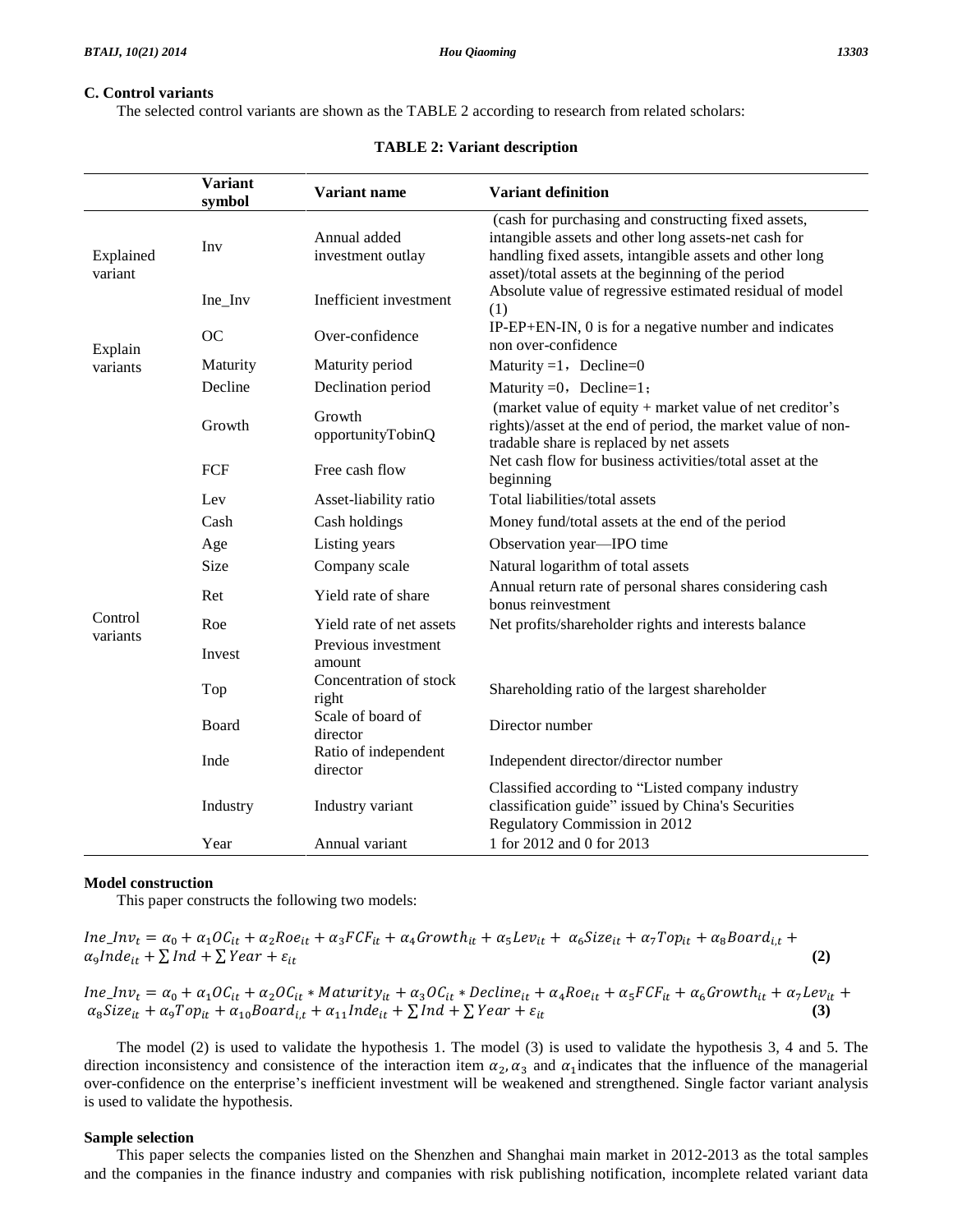and extremes are excluded. Finally 713 companies are identified as the research sample. The sample data is from CAMAR database.

## **Descriptive statistics**

217 companies in the sample companies are in the growth period, 289 companies are in the maturity period and 207 companies are in the declination period. The mean inefficient investment of these companies is 0.6095 and approximates to 217 companies in the sample companies are in the growth period, 289 companies are in the maturity period and 207 companies are in the declination period. The mean inefficient investment of these companies is 0.6095 and app companies are in the declination period. The mean inefficient investment of these companies is 0.6095 and approximates to median. If the maximum reaches 3.7107, it indicates that the enterprise's inefficient investment is confidences of the enterprise managers are very difference. Other variant values are within the reasonable range and are not listed due to content restriction.

## **EMPIRICAL ANALYSIS**

Validation of dynamic change of managerial over-confidence on different enterprise's lifecycle stages For the results of single-factor variance analysis are shown as the TABLE 3.

| (I) Lifecycle   | (J) Lifecycle      | Mean difference (I- | <b>Standard deviation</b> | <b>Significance</b> |
|-----------------|--------------------|---------------------|---------------------------|---------------------|
| Growth period   | Maturity period    | 0.201               | 0.108                     | 0.064               |
|                 | Declination period | $0.275*$            | 0.117                     | 0.019               |
| Maturity period | Declination period | 0.074               | 0.110                     | 0.503               |

## **TABLE 3: Single-factor variance analysis results**

**\*. The significant level of the mean difference is 0.05.**

On the whole, the over-confidence level of the enterprise managers will decrease gradually in the growth stage, maturity stage and declination stage. The managerial over-confidence level reaches the maximum in the growth stage, followed by the maturity stage and declination stage. The managerial over-confidence level reaches the middle value in the maturity stage and has no significant difference from the managerial over-confidence level in the growth stage and declination stage. The managerial over-confidence level has 0.05-level significant difference in the growth stage and declination stage. The difference between the managerial over-confidence level in the growth stage and declination stage is 0.275, so previous two sub-hypothesis of the hypothesis II are validated. The hypothesis that the managerial over-confidence level in the maturity stage more approximates to it in the growth stage is not supported by empirical data. The managerial over-confidence level is affected by history experiences and learning in the maturity stage and the future prediction does not play a decisive role on this stage. The empirical data indicates that the managers of the sample companies are affected much by the learning compared to the history experiencein the maturity stage. The managerial over-confidence level will reduce and the irrational<br>behaviors of the managers will weaken.<br>Validation of relation among enterprise lifecycle, manager behaviors of the managers will weaken.

The OLS regression analysis is performed for the model (2) and (3) to validate influences of the managerial over-confidence Validation of relation among enterprise lifecycle, managerial over-confidence and enterprise's inefficient investment<br>The OLS regression analysis is performed for the model (2) and (3) to validate influences of the manager on the enterprise's inefficient investment and its change on different enterprise's lifecycle stages. Results are shown as the TABLE 4.<br>The data results of the column (1) validate the relation between the managerial over-c

inefficient investment. The correlation coefficient is 0.67 and passes 0.01-level significance test. It indicates that higher The data results of the column (1) validate the relation between the managerial over-confidence and enterprise's inefficient investment. The correlation coefficient is 0.67 and passes 0.01-level significance test. It indic inefficient investment. The correlation coefficient is 0.67 and passes 0.01-level significance test. It indicates that higher managerial over-confidence level will lead to more severe enterprise's inefficient investment, w inefficient investment on different lifecycle stages. The OC variant coefficient is 0.127 and passes 0.01-level significance hypothesis I is correct. The data results of the column (2) validate change of the managerial over-confidence and enterprise's inefficient investment on different lifecycle stages. The OC variant coefficient is 0.127 and p growth period. The coefficients of the OC\*Decline and OC\*Maturity are -0.069 and -0.010 and passes 0.01-level significance test. It indicates that the influences of the managerial over-confidence on the inefficient investment reduce significantly in the declination period, so the hypothesis 3 and 4 are validated. The hypothesis 5 is not validated. The sample data indicates that the influences of the managerial over-confidence on the inefficient investment also reduce significantly in the maturity period.

## **Robustness validation**

This paper validates robustness of the selected variants and repeatedly validates the hypothesis in this paper. The results have no significant change. The detailed results are not listed due to content restriction of this paper.